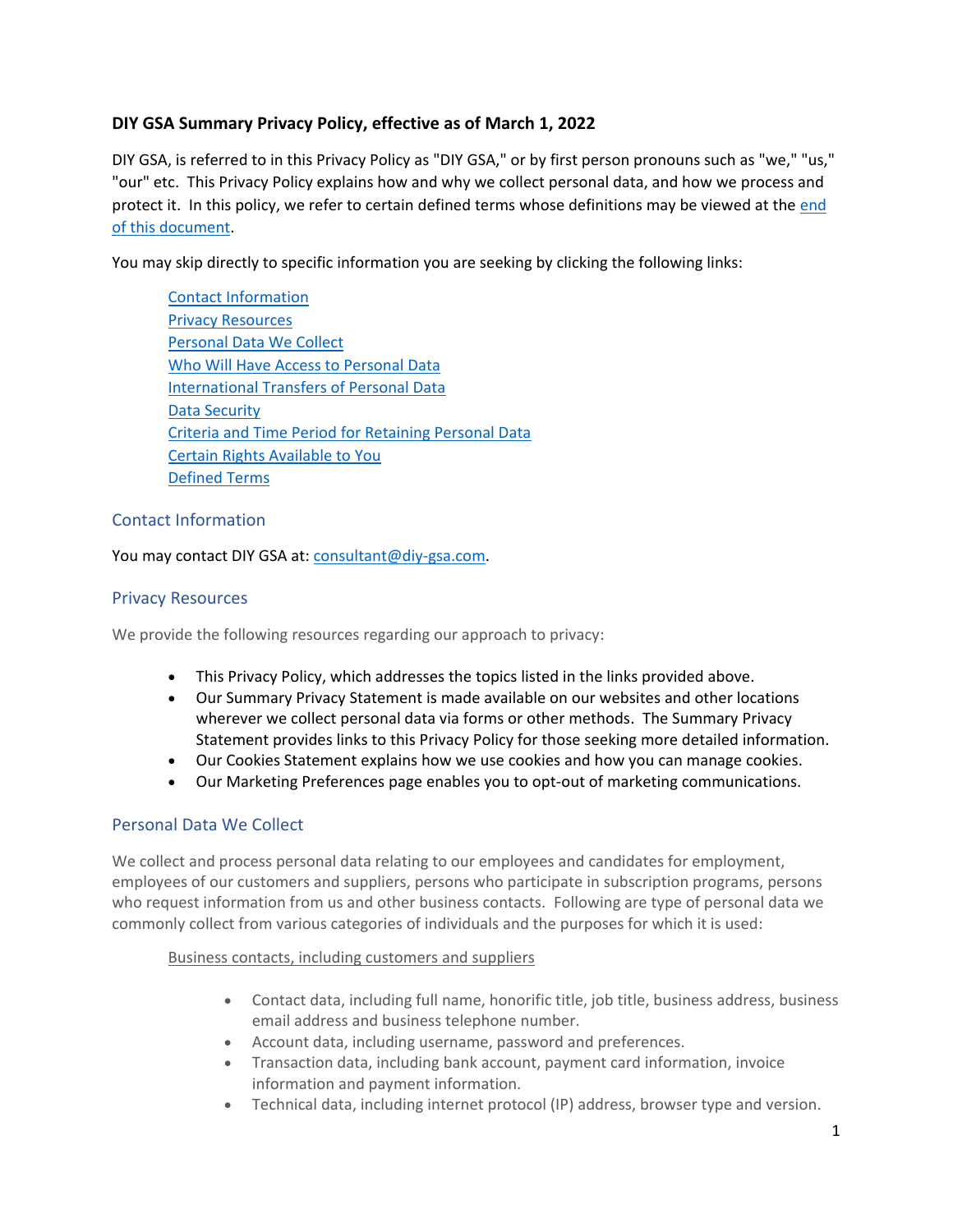- Analytics data regarding your use of our websites and services.
- Marketing and communications preferences

We may collect and processes the foregoing data:

- In anticipation of, and during the term of, a contractual relationship we enter into with you.
- When you enter information in websites forms or provide information by other means to request products or services, to create accounts and to communicate with us about other matters.
- When you place orders with us via our websites or by other means.

The foregoing data is used to procure or provide products and services, to manage contractual relationships, to administer accounts, and to provide information about our products, services, and other information that we think may be of interest to you. Some of the foregoing information may be stored in cookies, as described in our Cookie Statement.

Our lawful bases for collecting and processing the foregoing information are, as applicable:

- To facilitate our legitimate interests in obtaining products and services, providing our products and services, communicating information regarding our products and services and conducting other activities necessary or convenient to the management of our business.
- To perform contracts to which you and we are parties.

#### Current employees, past employees and employee candidates

Information about personal data collected about current employees, past employees and employee candidates is available in our current employee manual which may be requested by employees from consulant@diy-gsa.com.

#### Data received from third parties

We may receive personal data about you from third parties or publicly available sources including:

- analytics providers
- event organizers
- list providers

Such data may include:

- Contact data, including full name, honorific title, job title, address, email address and telephone number.
- Analytics data regarding your use of our websites and services.
- Marketing and communications preferences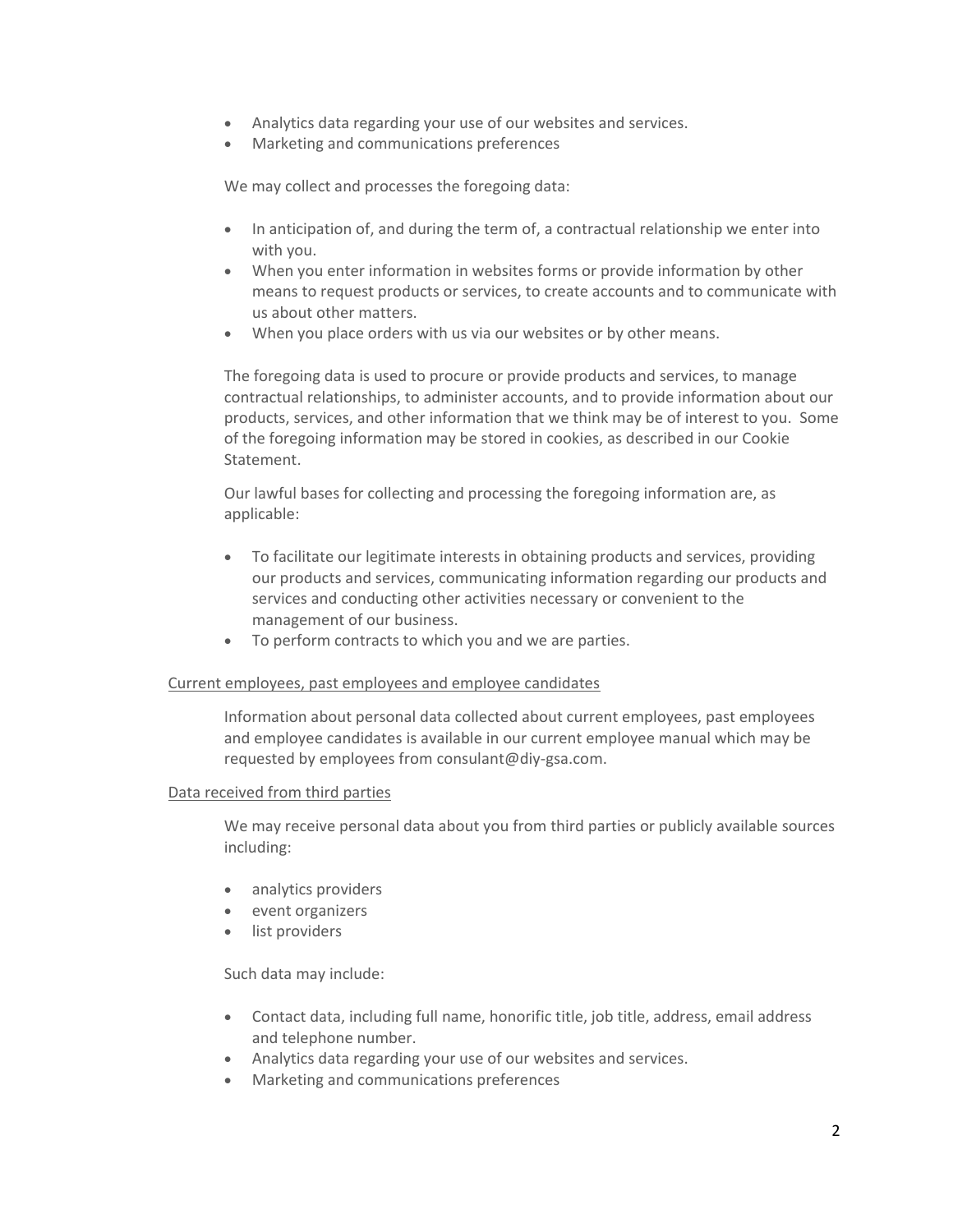Our lawful bases for collecting and processing the foregoing information include one of the following:

- To facilitate our legitimate interests in communicating information regarding our products and services and conducting other activities necessary or convenient to the management of our business.
- Your consent given in accordance with applicable data protection laws.

We do not collect or process data regarding race or ethnicity, religious beliefs, sex life or sexual orientation, trade union membership, health, genetic or biometric data.

#### Aggregated data

We use aggregated data to facilitate our research and product development. Such data is anonymized so that you cannot be identified with the data.

#### <span id="page-2-0"></span>Who Will Have Access to Personal Data

Personal data that you provide to us will be accessible by our employees who require access in order to perform the tasks described in Personal Data We Collect section above.

We may transfer your personal data to third parties for processing or sub-processing purposes. We may also transfer your personal data with controllers.

Third party processors to whom we may transfer your personal data are authorized to process personal data only as necessary to perform and provide the particular services for which they were engaged and only in accordance with this Privacy Policy. Examples of services which may give contractors or service providers access to personal data include:

- Hosting our websites.
- Hosting our email server.
- Processing your payments.
- Maintaining, enhancing, or adding to the functionality of our websites.
- Processing and fulfilling orders.
- Collecting web analytics data.
- Enabling us to send you email or performing other administrative services.

Third party controllers to whom we may transfer your personal data include facilitators who perform training and snapshot facilitation and administration and/or their employers.

We may enter into data processing agreements with processors and controllers, as applicable, which require that your personal data be processed in compliance with all applicable laws and regulations.

We may also share personal data as required by law and with the successor in interest to all or a portion of our business or assets; provided that should such a transfer occur, we will require such successor to agree in writing to use, protect, and maintain the security, integrity, and confidentiality of the transferred personal data in accordance with this Privacy Policy. We may share anonymized data (which cannot be identified with you or any other data subject) with parties other than those described in this section.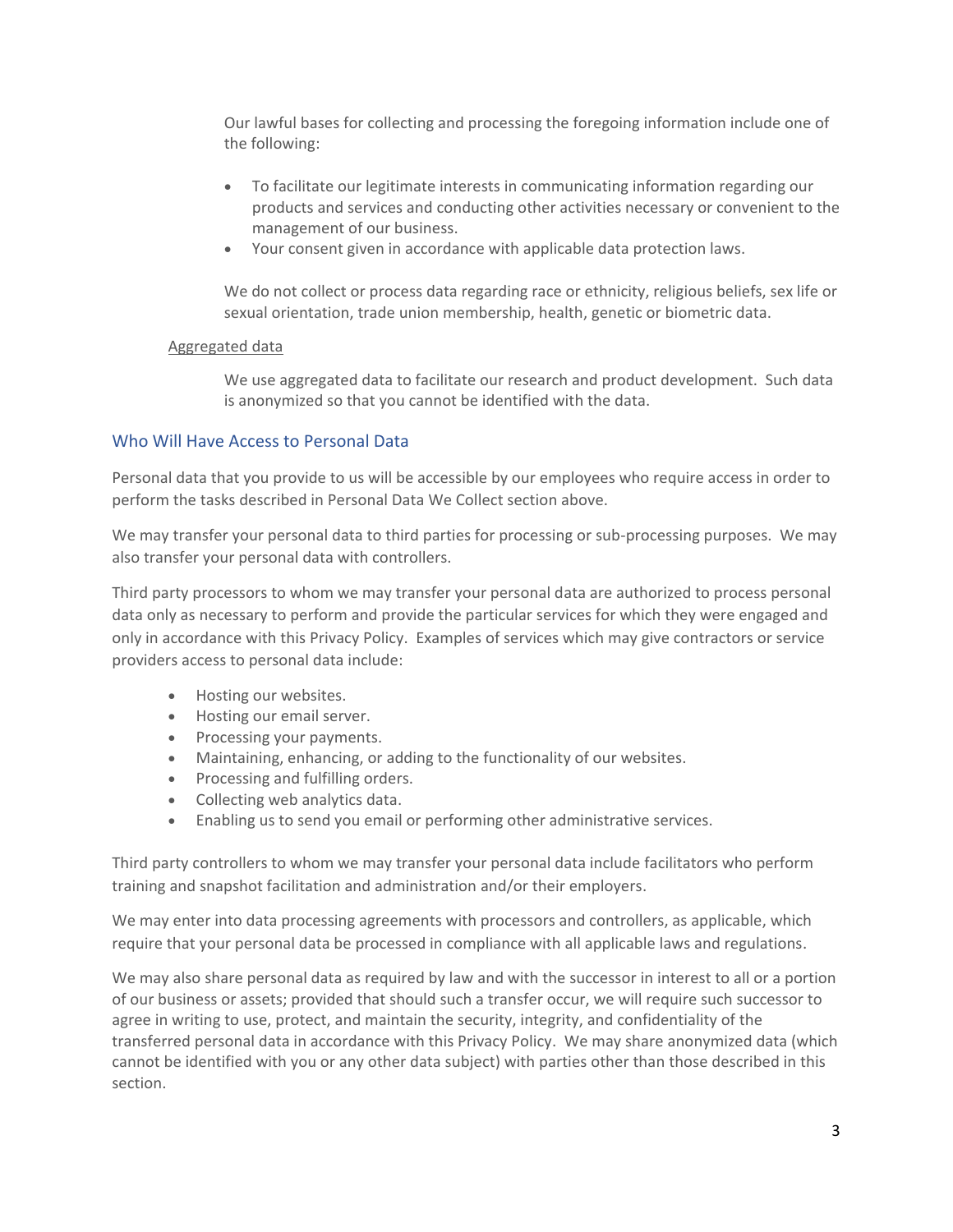## <span id="page-3-0"></span>International Transfers of Personal Data

Inasmuch as all our products relate to U.S. government contracts, we do not transfer personal data outside the U.S.

# <span id="page-3-1"></span>Data Security

Taking into account the nature, scope, context and purposes of processing as well as the risk of varying likelihood and severity for the rights and freedoms of natural persons, we implement appropriate technical and organizational measures to ensure a level of security appropriate to the risk, including as appropriate:

- The pseudonymization and encryption of personal data.
- The ability to ensure the ongoing confidentiality, integrity, availability and resilience of processing systems and services.
- The ability to restore the availability and access to personal data in a timely manner in the event of a physical or technical incident.
- A process for regularly testing, assessing and evaluating the effectiveness of technical and organizational measures for ensuring the security of the processing.

In assessing the appropriate level of security, we take account in particular of the risks that are presented by processing, in particular from accidental or unlawful destruction, loss, alteration, unauthorized disclosure of, or access to personal data transmitted, stored or otherwise processed.

We take steps to ensure that any person acting under our authority who has access to personal data does not process them except on instructions from us.

## <span id="page-3-2"></span>Criteria and Time Period for Retaining Personal Data

We will only retain your personal data for as long as necessary to fulfil the purposes for which we collected the data, including for the purposes of satisfying any legal, accounting or reporting requirements. In some cases, this means that we will retain your personal data indefinitely. You may request that we delete your data as described in the following section.

## <span id="page-3-3"></span>Certain Rights Available to You

You have the right to request the following from us:

- access to, and rectification or erasure of, your personal data;
- restrictions on the processing of your data, and
- copies of your personal data held by us for the purpose of transferring it to yourself or another party specified by you.

#### You may direct such requests to consultant@diy-gsa.com.

In cases where you have given us your consent to collect and use your personal data, you have the right to withdraw that consent at any time (without affecting the lawfulness of processing based on your consent before its withdrawal).

You have the right to lodge a complaint with any applicable supervisory authority.